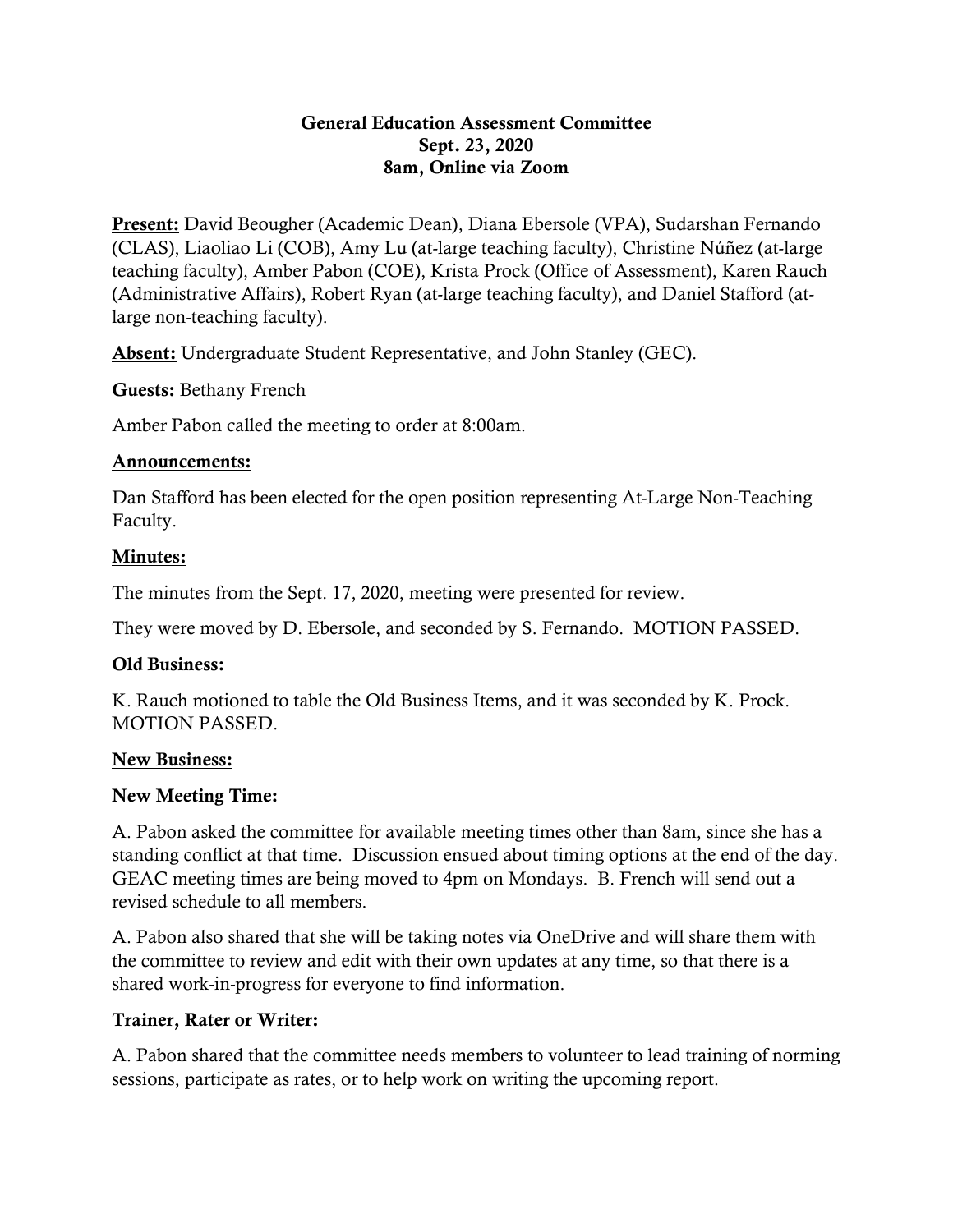The following members volunteered to lead training sessions: D. Ebersole, C. Nunez, and K. Prock.

The following members volunteered to help with rating student work products: S. Fernando, D. Stafford, A. Lu, C. Nunez, R. Ryan, L. Li, D. Beougher (if permitted) and K. Rauch (if permitted.

The committee was concerned there may not be enough volunteer raters, and discussed allowing the non-faculty members of GEAC (D. Beougher and K. Rauch) to participate in rating student work products. The committee decided to vote on allowing non-faculty members of GEAC to participate as raters: it was moved by S. Fernando, and seconded by D. Ebersole. MOTION PASSED.

D. Ebersole asked about the dates of when to hold the training sessions. How much lead time do we need for the dates so faculty can sign up to volunteer? Discussion on dates and times to hold training sessions ensued. The committee settled on sessions for the following dates and times: 10/5 at 2pm; 10/8 at 11am; and 10/13 at 3pm. D. Ebersole, C. Nunez and K. Prock will meet separately to discuss how to conduct the trainings. K. Rauch stated that B. French will set up zoom links for the training sessions. A. Pabon suggested using SignUp Genius for faculty to sign up as a rater and attend the training sessions.

Volunteers for helping to write the report will be requested later in the semester. K. Rauch noted much of the methodology section is already complete, and we will also need an analysis section done but we are not ready for that yet. Visuals to add to the report will also be needed, such as charts and graphs, and someone could volunteer to help create those. K. Rauch is encouraging people to be prepared to participate with the report, but the focus right now is on training and completing the rating.

D. Beougher recommended asking J. Stanley about what the GEC expects to see or wants GEAC to comment on in the report. K. Rauch added that the Implementation Team has made it a requirement that all assessment reports include recommendations for improvement, so GEAC can discuss the details of that in a later meeting, but will need it to be a section in the report. A. Pabon suggested part of the recommendations may be a literature review on current studies in assessment.

### Review recruitment email to faculty (for volunteer raters):

A. Pabon shared her screen so everyone could view the letters. Discussion on the draft letter ensued, and the letter was edited during the meeting.

# As May Arise:

K. Prock added that the GAs have done the sample selection for fall, and can begin sending the names out via the GEAC email to faculty. She will draft an email and send it to A. Pabon and D. Ebersole for approval before sending out. S. Fernando thinks sending it out